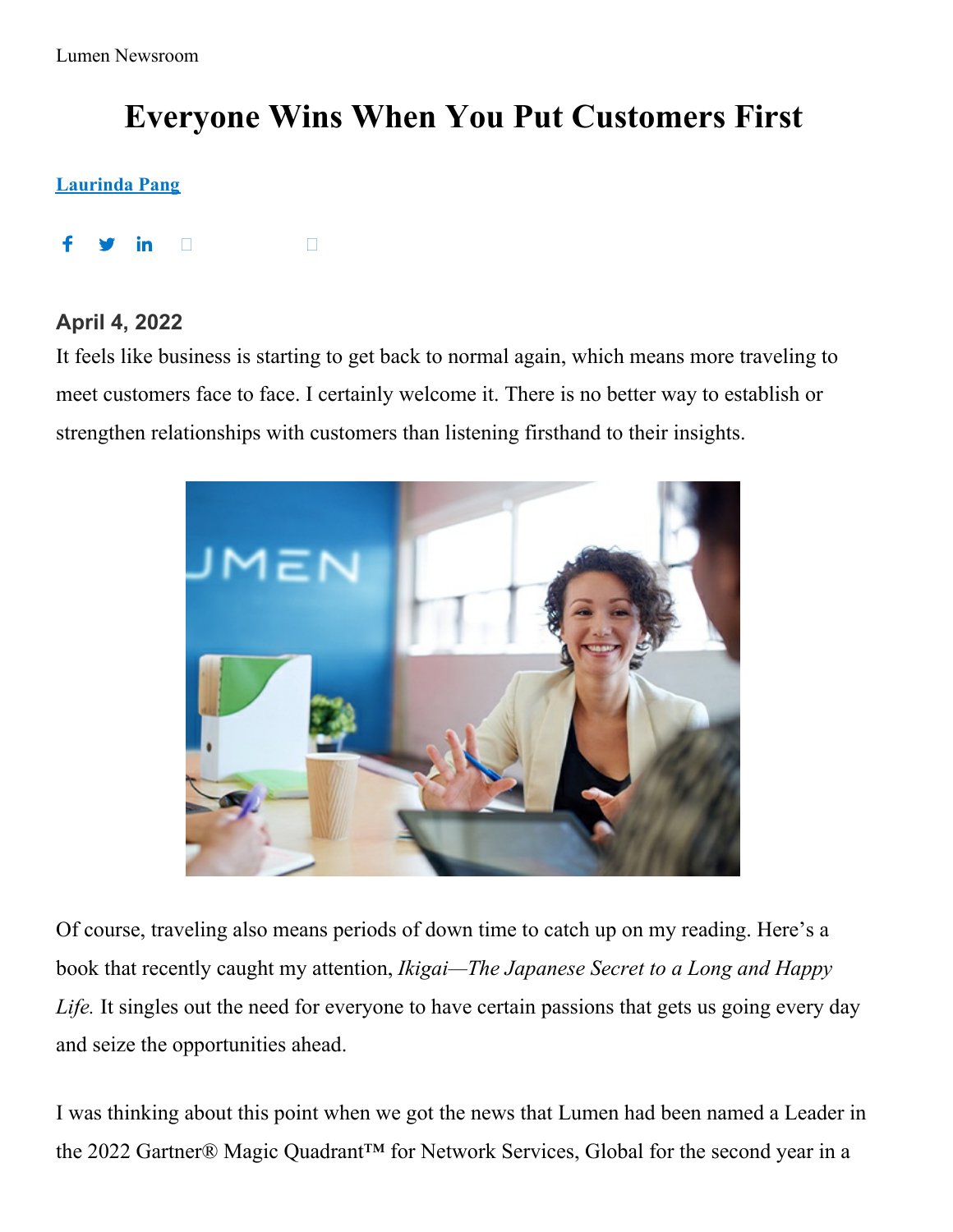row. A company's position in the Magic Quadrant depends in part on its Ability to Execute and Completeness of Vision. An effective vision drives passion, and for me, that passion starts with customer centricity. Putting customers first leads to success for everyone, and we can do so if we deliver three things:

## **Empathy**

Steve Jobs once urged enterprises to get so close to their customers "that you tell them what they need well before they realize it themselves." Empathy provides a critical first step. It allows us to actively guide an enterprise as it considers the wide range of solutions Lumen offers, including cloud services, "smart" networks, unified collaboration, and managed security. It requires us to step into a customer's "shoes," to know what they are thinking, to understand the outcomes they wish to reach, and to use that knowledge to anticipate what will get them there. Some of us see the world through other people's eyes intuitively. For others, it requires training which we are providing to our team and our internal partners. Either way, it's a commitment we take seriously.

## **Ease**

Our growing usage of data and technology provide us with new ways to make it easier for customers to interact with us. Our goal is to use the power of technology to give customers greater autonomy to manage in real time the network solutions we provide and make purchases when necessary. We closely monitor customer health, find pain points where they exist, and intervene with the right mix of human interactions and digital experiences.

#### **Execution**

Our own internal data strongly suggests a customer-first approach is "unlocking" value. We recently asked our customers to tell us how satisfied they were across a wide variety of touchpoints, such as a billing inquiry, a new product installation, or the purchase of a new service. Almost two-thirds of those who answered gave higher scores when we acted in a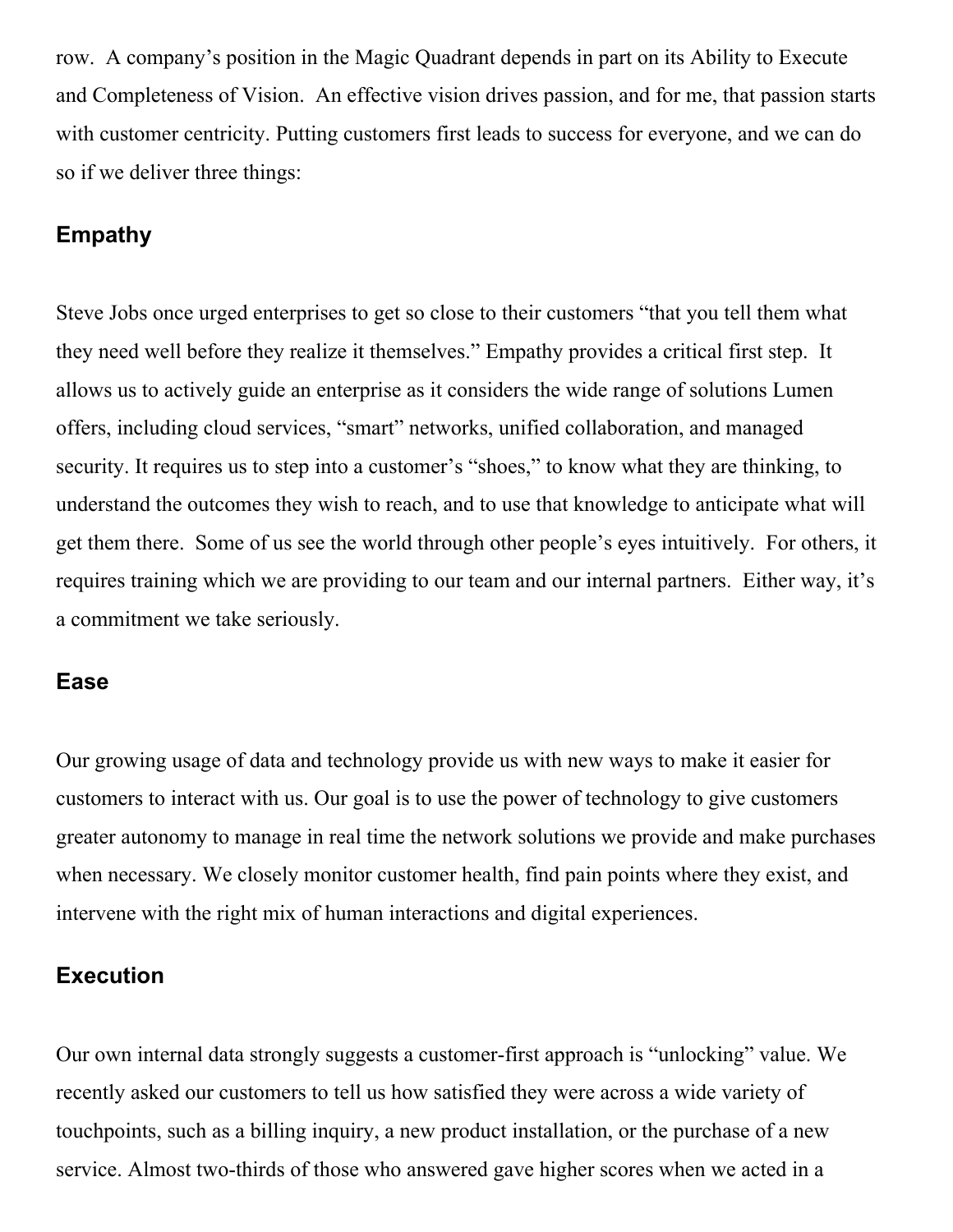customer-first manner by listening, learning, and acting on their feedback. Customer Centricity truly works.

These three objectives establish an environment in which **customers want to work with us**, which in turn leads to customer relationships that enjoy "a long and happy life." Customer centricity is more than a good business strategy. It also offers a way in which everyone wins.

*Gartner does not endorse any vendor, product or service depicted in its research publications and does not advise technology users to select only those vendors with the highest ratings or other designation. Gartner research publications consist of the opinions of Gartner's research organization and should not be construed as statements of fact. Gartner disclaims all warranties, expressed or implied, with respect to this research, including any warranties of merchantability or fitness for a particular purpose.*

*GARTNER and Magic Quadrant are registered trademarks and service mark of Gartner, Inc. and/or its af iliates in the U.S. and internationally and are used herein with permission. All rights reserved.*

*This content is provided for informational purposes only and may require additional research and substantiation by the end user. In addition, the information is provided "as is" without any warranty or condition of any kind, either express or implied. Use of this information is at the end user's own risk. Lumen does not warrant that the information will meet the end user's requirements or that the implementation or usage of this information will result in the desired outcome of the end user. All third-party company and product or service names referenced in this article are for identification purposes only and do not imply endorsement or af iliation with Lumen. This document represents Lumen's products and of erings as of the date of issue. Services not available everywhere. Business customers only. Lumen may change or cancel products and services or substitute similar products and services at its sole discretion without*